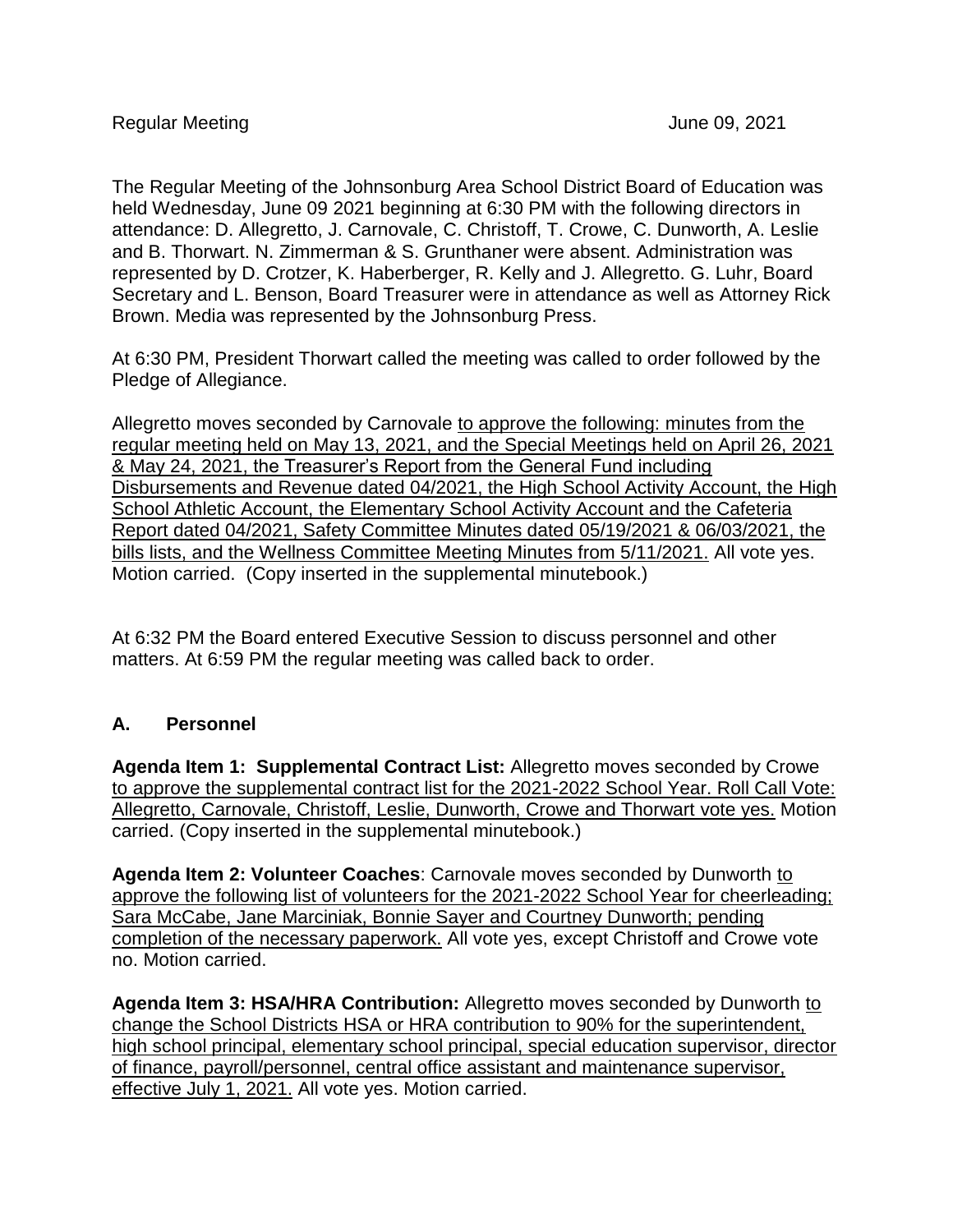Regular Meeting **Contract Contract Contract Contract Contract Contract Contract Contract Contract Contract Contract Contract Contract Contract Contract Contract Contract Contract Contract Contract Contract Contract Contrac** 

**Agenda Item 4: Elementary School Teacher:** Crowe moves seconded by Carnovale to approve Cody Hartnett as an Elementary School Teacher, at Step 1 with a salary of \$43,266.00, plus benefits, as per the Johnsonburg Area Education Association Contract: effective for the 2021-2022 School Year; pending completion of the necessary paperwork. Roll call vote: Allegretto, Carnovale, Christoff, Leslie, Dunworth, Crowe and Thorwart vote yes. Motion carried.

**Agenda Item 5: Special Education Supervisor:** Dunworth moves seconded by Allegretto to approve Kara Vollmer as the Special Education Supervisor, at a salary of \$76,500.00 effective, July 1, 2021; pending completion of the necessary paperwork. Roll call vote: Allegretto, Carnovale, Christoff, Leslie, Dunworth, Crowe and Thorwart vote yes. Motion carried.

**Agenda Item 6: Central Office Assistant:** Carnovale moves seconded by Crowe to approve the Central Office Assistant's Contract as presented: effective July 1, 2021. Roll call vote: Allegretto, Carnovale, Christoff, Leslie, Dunworth, Crowe and Thorwart vote yes. Motion carried. (Copy inserted in the supplemental minutebook.)

**Agenda Item 7: Volunteer Coaches:** Crowe moves seconded by Carnovale to approve Mr. Jim Grumley and Miss Abby Grumley as volunteer Girls basketball Coaches for the 2021-2022 School Year; pending completion of the necessary paperwork. All vote yes. Motion carried.

**Agenda Item 8: Substitute List:** Carnovale moves seconded by Dunworth to approve Ms. Lori Green to the substitute custodial aide list, pending completion of the necessary paperwork. All vote yes. Motion carried.

**Agenda Item 9: Advertisement:** Carnovale moves seconded by Allegretto to grant permission to post and advertise for two Part-time dayshift 4 hour Custodial aides effective the 2021-2022 School Year; starting August  $25<sup>th</sup>$  until the last day of the school year. All vote yes. Motion carried. (Copy inserted in the supplemental minutebook.)

**Agenda Item 10: Charney - Unpaid Days:** Carnovale moves seconded by Dunworth to approve an additional 8 unpaid sick days for Megan Charney for the current school year 2020-2021. Roll call vote: Allegretto, Carnovale, Christoff, Leslie, Dunworth, Crowe and Thorwart vote yes. Motion carried.

**Agenda Item 11: Resignation:** Crowe moves seconded by Dunworth to accept, with regret, the resignation of Ms. Ellen Leslie, effective June 4, 2021. The purpose is for retirement. All vote yes. Motion carried.

**Agenda Item 12: Advertisement:** Allegretto moves seconded by Carnovale to post and advertise for 2 Instructional Aide positions. All vote yes. Motion carried.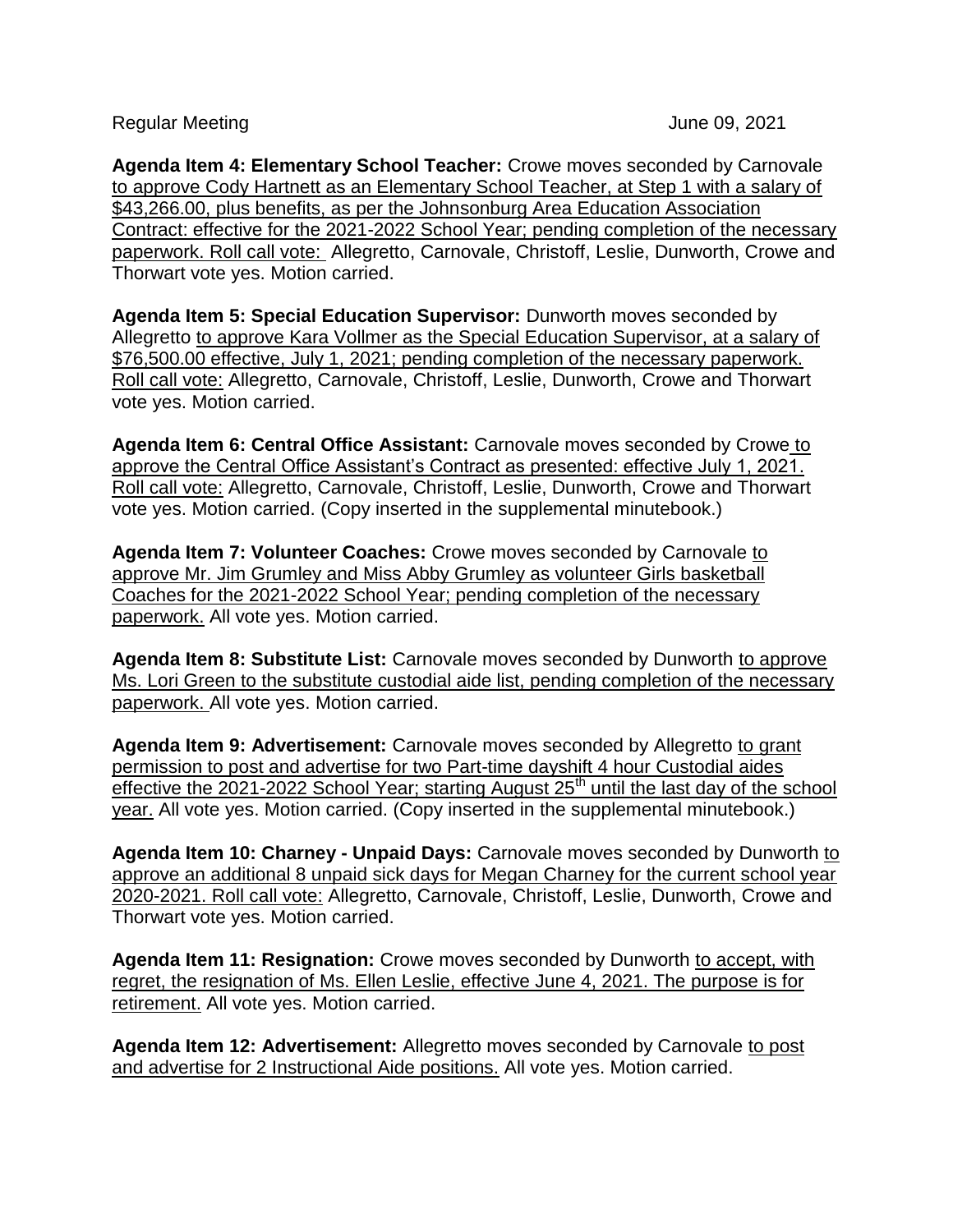**Agenda Item 13: Additional Work Hours:** Dunworth moves seconded by Allegretto to approve for the 2021-2022 School Year, additional work hours for the High School Guidance Counselor up to 120 hours. Roll call vote: Allegretto, Carnovale, Christoff, Leslie, Dunworth, Crowe and Thorwart vote yes. Motion carried.

**Agenda Item 14: Additional Work Hours:** Carnovale moves seconded by Crowe to approve for the 2021-2022 School Year, additional hours for the Elementary School Guidance Counselor up to 64 hours. Roll call vote: Allegretto, Carnovale, Christoff, Leslie, Dunworth, Crowe and Thorwart vote yes. Motion carried.

**Agenda Item 15: Nurse Practicum Student:** Carnovale moves seconded by Dunworth to approve Ms. Jennie Fragale as school nurse practicum student with cooperating teacher, Kiersten Counts, from August 23, 2021 to December 31, 2021; at no cost to the district; pending completion of the necessary paperwork. All vote yes. Motion carried. (Copy inserted in the supplemental minutebook.)

**Agenda Item 16: Solicitor:** Carnovale moves seconded by Crowe to approve the following change for the 2021-2022 Fiscal Year: Mr. Richard Brown as Solicitor with a stipend of \$1,800.00, **\$110.00**/hour, plus payment of this PSBA dues. Roll call vote: Allegretto, Carnovale, Christoff, Leslie, Dunworth, Crowe and Thorwart vote yes. Motion carried.

**Agenda Item 17: Advertisement:** Crowe moves seconded by Dunworth to grant permission to advertise for a Vocational Agricultural Teacher; Deadline will be when the position is filled. All vote yes. Motion carried.

**Agenda Item 18: Vocational Agricultural Teacher:** Allegretto moves seconded by Carnovale to grant permission to the Superintendent to appoint a Vocational Agricultural Teacher. Formal approval will be at the August Board Meeting. All vote yes. Motion carried.

## **B. Education and School Activities**

**Agenda Item 1: HS Student/Parent Handbook:** Carnovale moves seconded by Dunworth to approve the HS student/parent handbook changes for the 2021-2022 School Year, as presented. All vote yes. Motion carried. (Copy inserted in the supplemental minutebook.)

**Agenda Item 2: Elementary School Student/Parent Handbook:** Crowe moves seconded by Dunworth to approve the Elementary School student/parent handbook changes for the 2021-2022 School Year, as presented. All vote yes. Motion carried. (Copy inserted in the supplemental minutebook.)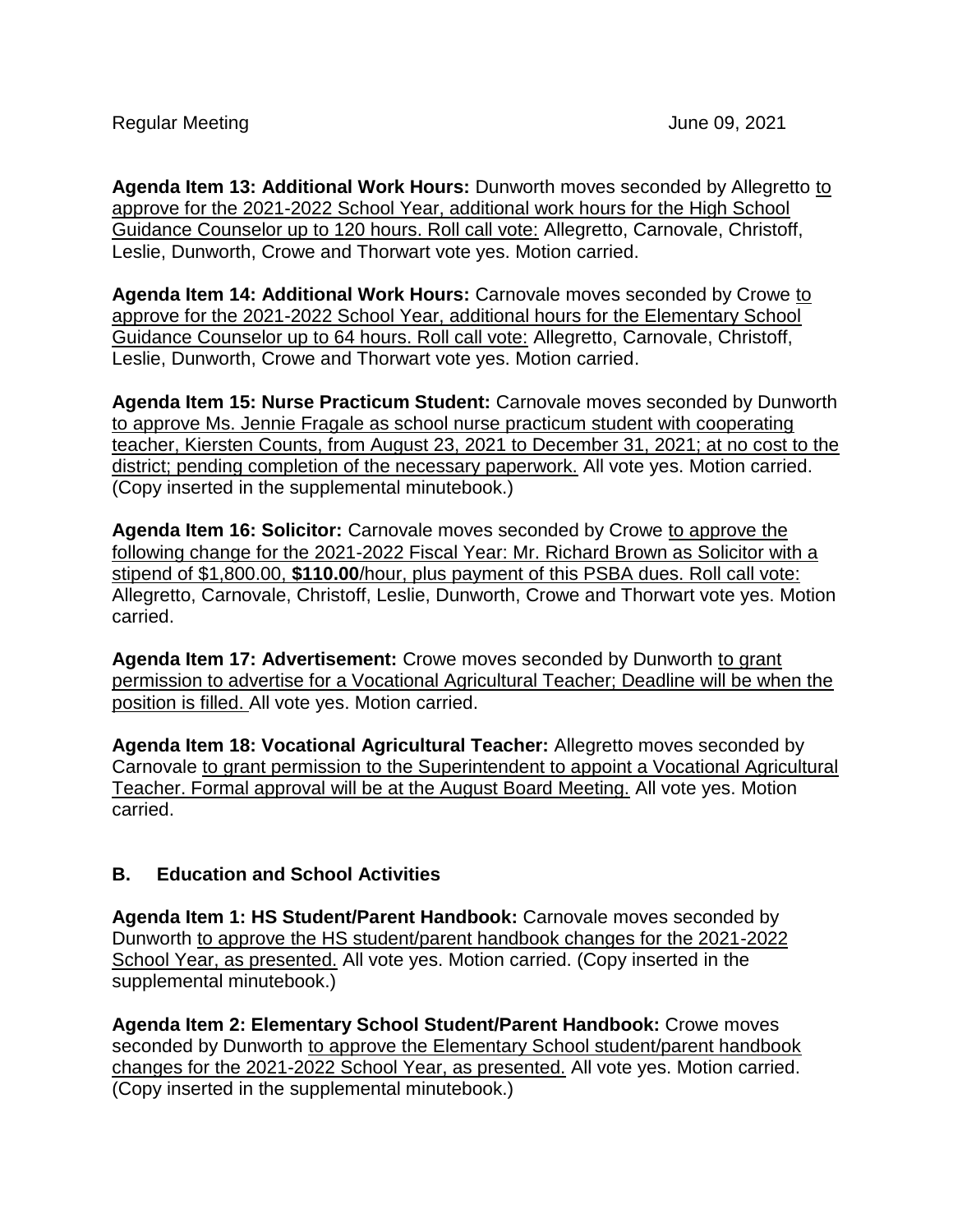**Agenda Item 3: Pay Dates:** Christoff moves seconded by Dunworth to approve the list of pay dates for the 2021-2022 School Year. All vote yes. Motion carried. (Copy inserted in the supplemental minutebook.)

**Agenda Item 4: Resolution:** Allegretto moves seconded by Carnovale to approve the resolution in regard to e-signatures. All vote yes. Motion carried. (Copy inserted in the supplemental minutebook.)

**Agenda Item 5: Co-op:** Crowe moves seconded by Dunworth to approve the Co-op between the Johnsonburg Area School District and the Ridgway Area School District for Competition Cheer. Roll call vote: Carnovale, Christoff, Leslie, Dunworth, Crowe and Thorwart vote yes, Allegretto votes no. Motion carried. (Copy inserted in the supplemental minutebook.)

**Agenda Item 6: S.T.E.M.:** Carnovale moves seconded by Crowe to change the name of the S.T.E.M. class to S.T.E.A.M.; to include Arts. All vote yes. Motion carried.

## **C. Finance**

**Agenda Item 1: Account Signers:** Carnovale moves seconded by Crowe to approve the following list of account signers; Effective July 1, 2021:

#1616010771 General Fund: Barbara Thorwart and Karen Haberberger #1616013064 Payroll Account: Karen Haberberger and Linda Benson #2406018297 Cafeteria Account: Karen Haberberger and Linda Benson #2406018875 Miscellaneous Account: Karen Haberberger and Linda Benson

This is a change due to retirement. Roll call vote: Allegretto, Carnovale, Christoff, Leslie, Dunworth, Crowe and Thorwart vote yes. Motion carried.

**Agenda Item 2: Card Signer Removal:** Carnovale moves seconded by Dunworth to remove Mr. Dennis Crotzer as signer from the Northwest Visa Card effective July 1, 2021. All vote yes. Motion carried.

**Agenda Item 3: Card Signer Addition:** Carnovale moves seconded by Crowe to add Ms. Karen Haberberger as signer for the Northwest Visa Card effective July 1, 2021. All vote yes. Motion carried.